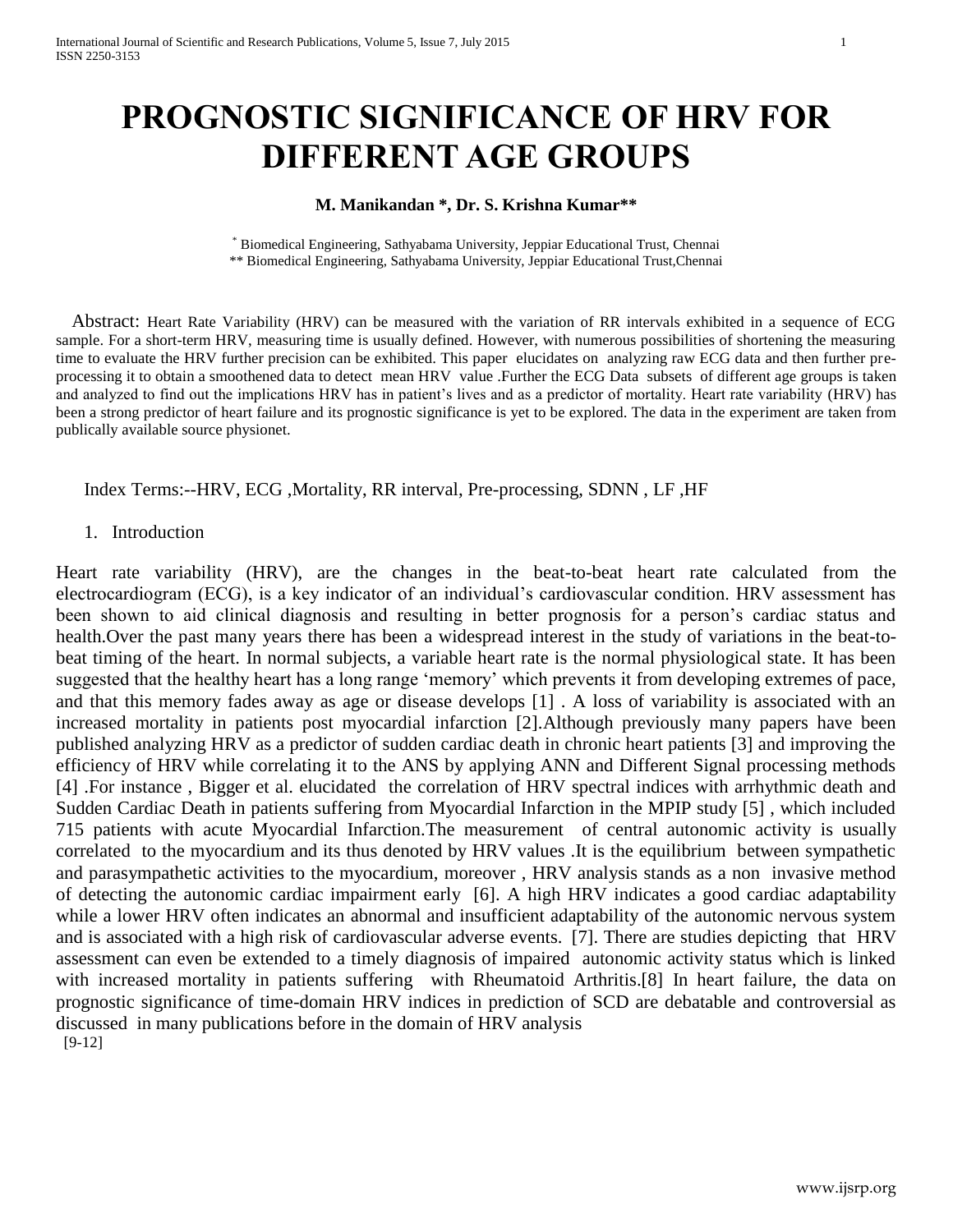International Journal of Scientific and Research Publications, Volume 5, Issue 7, July 2015 2 ISSN 2250-3153

This paper focuses on Preprocessing of raw ECG data from publicly available source physionet.org and then creating a mother wavelet to compare the HRV. Further different Age groups have different HRV Analysis. The moment a person enters the  $3<sup>rd</sup>$  decade of his life span and turns 30 plus, their strength drastically reduces and it is experienced in both the genders mainly predominant in males as compared to females. Autonomic downregulation appears to play a major role in triggering the reduction in physical capacity. Bodily functions deteriorate with aging. Besides the evident changes in a person's appearances and skin, eyes, ears and hair, autonomic functions also undergoes similar modifications through the aging process .

The two subsystems of the autonomic nervous system (ANS), namely, the sympathetic and parasympathetic branches, work in sync to balance and regulate autonomous functions such as respiration, circulation, metabolism and digestion. In this study, we have focused on expounding age-related changes during the thirties compared with previous decades. This paper elucidates on how a person entering the 3<sup>rd</sup> decade of his life and his cardiac activity can be correlated to HRV analysis and the mortality factor. The raw signal undergoes preprocessing by the application of various filters then the HRV analysis is done on both the gender subsets with patient data of Age greater than 30.

## II . Methodology

Preprocessing of raw ECG Signal includes multiple steps. Mostly real time recording of ECG incurs many errors and noises. In order to increase Signal to Noise ratio and to obtain precise results for prognostic significance, we performed the initial preprocessing by (Step 1) removing power line interference. After removal of power line interference, (Step 2) multi-level wavelet decomposition is performed in which 1-D wavelet analysis is done using a standard mother-wavelet. Then reconstruction of signal branch using 'approximate' coefficient method is done.(Step 3) Baseline wandering is removed using a low pass filter and a moving average filter is applied to remove the glitches in order to obtain a smoothened waveform.(Step 4) Peak Value detection is done and then calculation of R-R interval. (Step 5) HRV Analysis of ECG signal subsets of different age groups, primarily focusing on 30 plus population. Age Related changes in both male and female subset show correlation to SDNN, TP, HF,LF VLF are computed and plotted to display dramatic results. The presented system algorithm is developed completely in MATLAB version 8.1.

A. Pre Processing of the Raw ECG Signals

i) Power Line Interference Removal

Power Line interference is common while real time recording of ECG, As the dataset used is in European data format we have used 50 Hz notch filter to remove any power line interference in the raw ECG data . The response of the filter is shown in Figure 2. The transfer function for the filter is defined by H(z) which is given in the eq. 1. The designed filter structure is direct form II transposed with non linear phase with three numerator and denominator length .

$$
H(z) = \frac{0.99553 - 1.89361z - 1 + 0.995532z - 2}{1 - 1.89361z - 1 + 0.9910z - 2}
$$
 (1)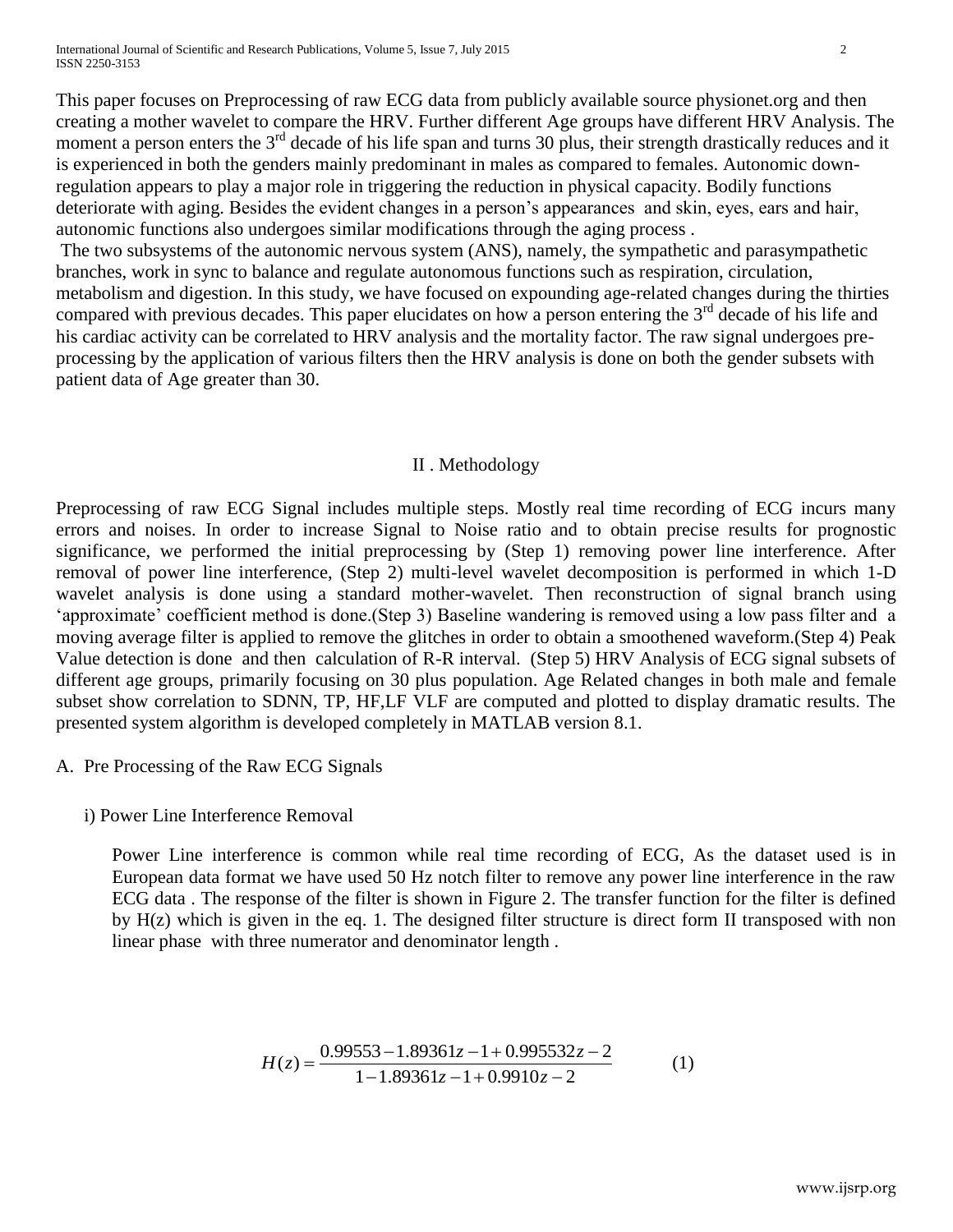

Figure 1: Methodology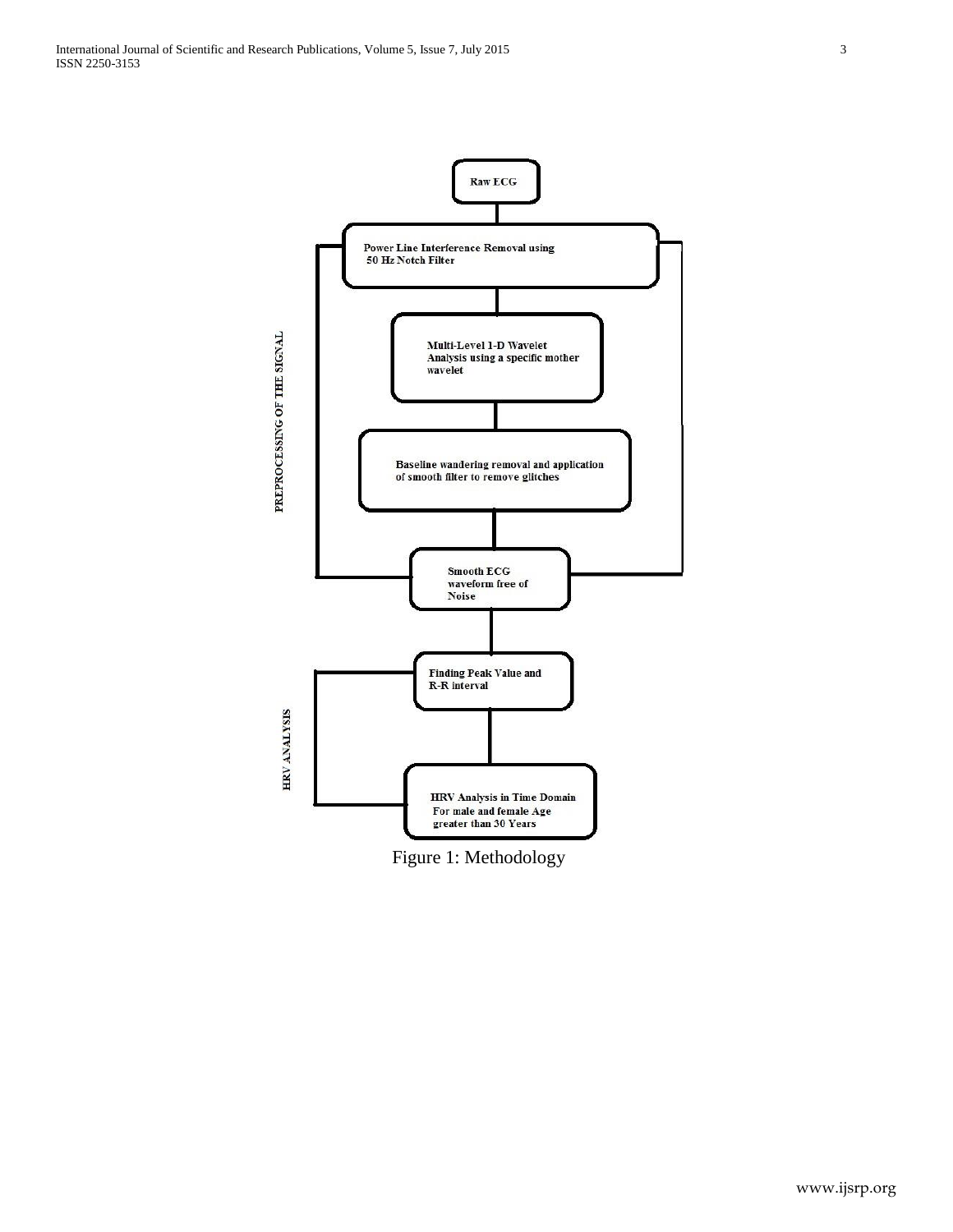

Figure 2: Notch filter response (a) Magnitude and phased delay response (b) Pole –zero plot

ii ) Multilevel 1-D wavelet analysis using a mother wavelet and Glitches Removal

` Multilevel one dimensional analysis using a mother wavelet db4 and db6 of debecius family is used , which convolutes the signal with the specified mother wavelet at required frequency as the wavelet is also in the form of filter then the signal is reconstructed using approximate coefficients and then computes the vector of reconstituted coefficients. A low frequency level of reconstruction is used to remove the baseline wandering in the processed ECG signal. After this we have applied a moving average filter to smoothen the waveform, thereby the smooth filter removes any glitches available in the waveform.

# B.Heart Rate Variability Analysis

Analysis of heart rate variability (HRV) includes time and frequency domain measures. Respiratory Sinus Arrhythmias denote heart rate fluctuations which can be estimated by computing Standard deviations of N-N interval (SDNN) derived from time-domain analysis, SDNN emulates the parasympathetic activity [13]. Power spectral analysis of time indices yields frequency domain measurements. Total power (TP), the overall spectral power, is regarded as an index of comprehensive autonomic activity [14]. Additionally, HRV is categorized into three levels of power: high-frequency (HF), low-frequency (LF) and very-low frequency (VLF). As with SDNN, HF denotes components derived from respiratory sinus arrhythmia and is considered to represent vagal control. LF is jointly contributed by sympathetic and vagal nerves and represents the feedback regulation of blood pressure. Currently VLF is utilized solely for the standardization of LF and HF as its physiological significance is much less defined.

## III RESULT

Scatter plot and the analysis are presented for age and hrv parameters are shown in figure3, figure 4, figure 5. Mean HRV parameters according to age and gender is shown in Table 1 and Table 2 respectively. A correlation was seen in heart rate and age for men but not for women. Other than Ln (LF/HF) ratio all parameters have shown negative correlation for age in both male and female. No relation was associated for Ln (LF/HF) ratio and age for both male and female. A very high correlation of  $(-0.7 < r < -0.5)$  for age and SDNN,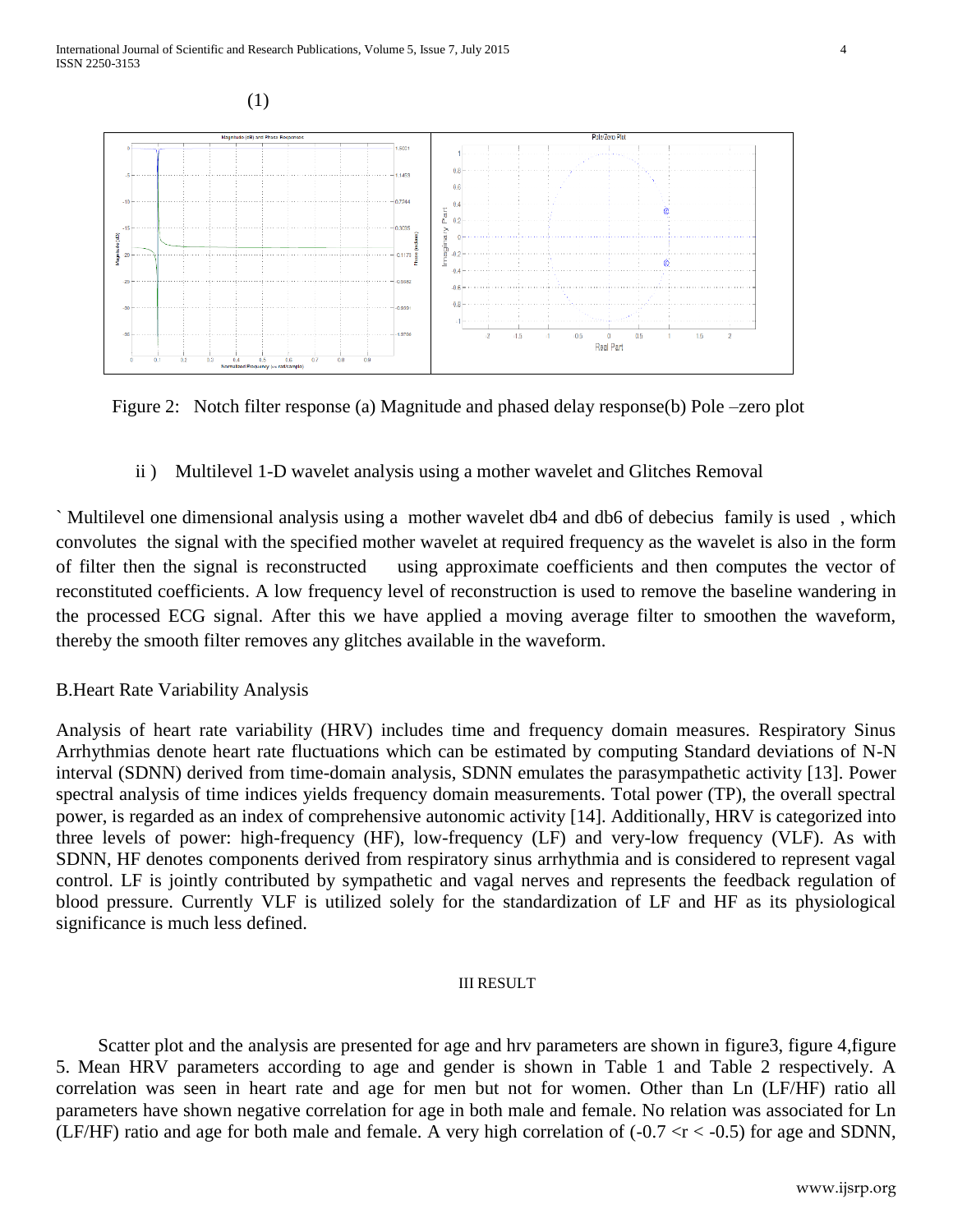Ln LF, Ln HF and LN TP was observed. All results indicates that around 44.2% of Ln TP is the closest and the best fit. Negative correlation was also observed for women with  $(-0.5 \text{ r} < -0.3)$ , though a lesser degree of predictive accuracy can be observed than men from regression analysis. If slope for regression analysis was observed for each parameters, data associated with men had less steep than that for women, only Ln LF/HF was exception. The parameters declined in greater proportion compared to women with advance in age.



Figure 3 HRV Parameters: HR & SDNN , Red cluster for Female and Blue cluster for Male



Figure 4: HRV Parameters: HF & LF , Red cluster for Female and Blue cluster for Male



Figure5: HRV Parameters: LF/HF & TP , Red cluster for Female and Blue cluster for Male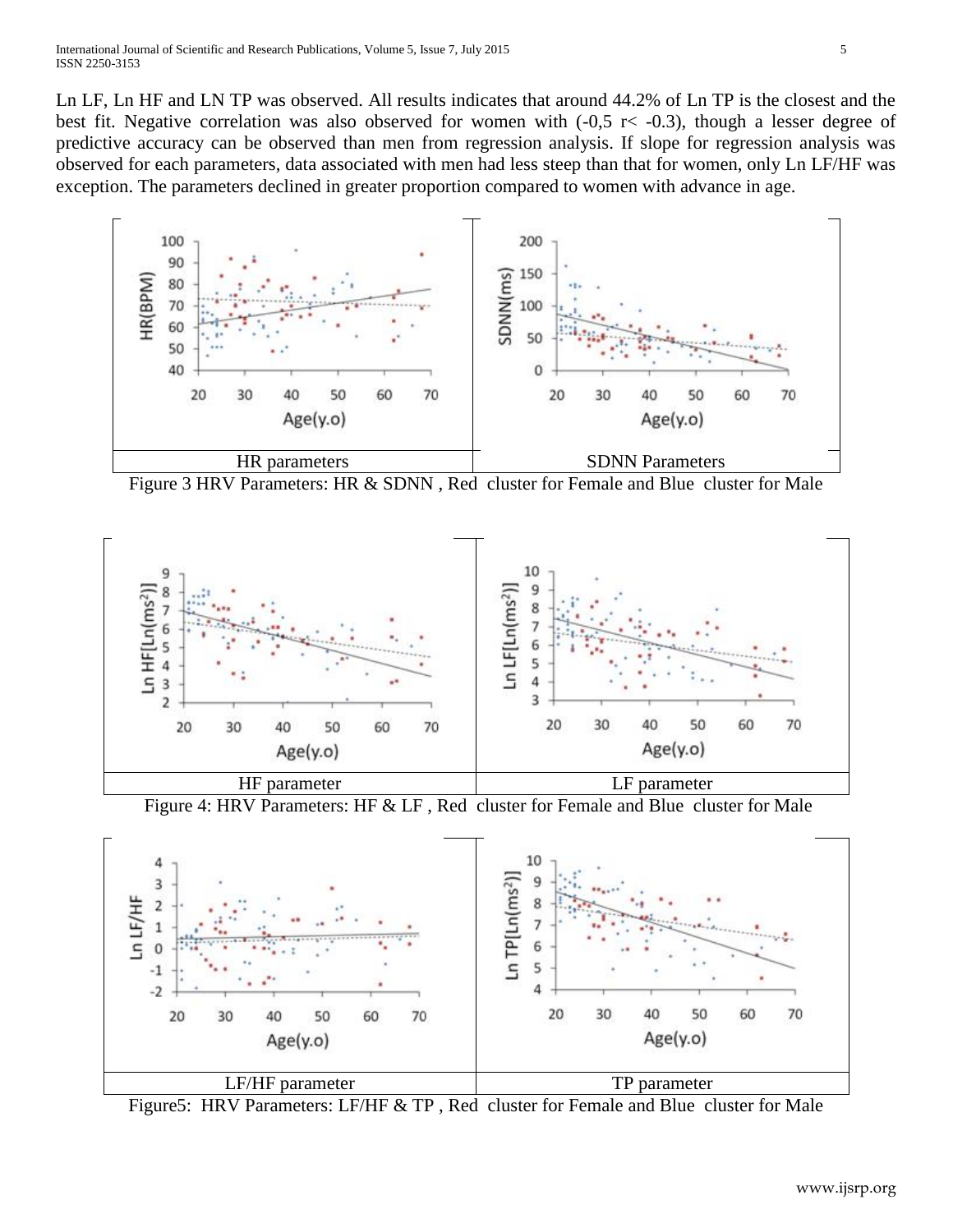If we compare changes in heart rate with age for SDNN, TP, HF, LF, and LF/HF ratio as shown in Figure 6, Figure 7 and Figure 8. The following observations were made. For men with maturity reduction was shown except for heart rate and LF/HF ratio. There was a prominent difference in SDNN was observed for men in between their twenties and forties plus , Differences in LP for age between twenties and thirties, thirties and forty plus was observed . 36 % reduction in LF/HF was shown in forty plus men compared to thirties. For women HRV indices other than LF/HF declined with age. LF/HF ratio of thirties had a 79 % reduction and after forty LF/HF ratio was eight fold higher than thirty and 79% greater than twenty.







Figure 7: TP and LF for Age-related changes in Heart Rate, Red for female and Blue for Male



Figure 8: HF and LF/HF parameters for Age-related changes in Heart Rate, Red for female and Blue for Male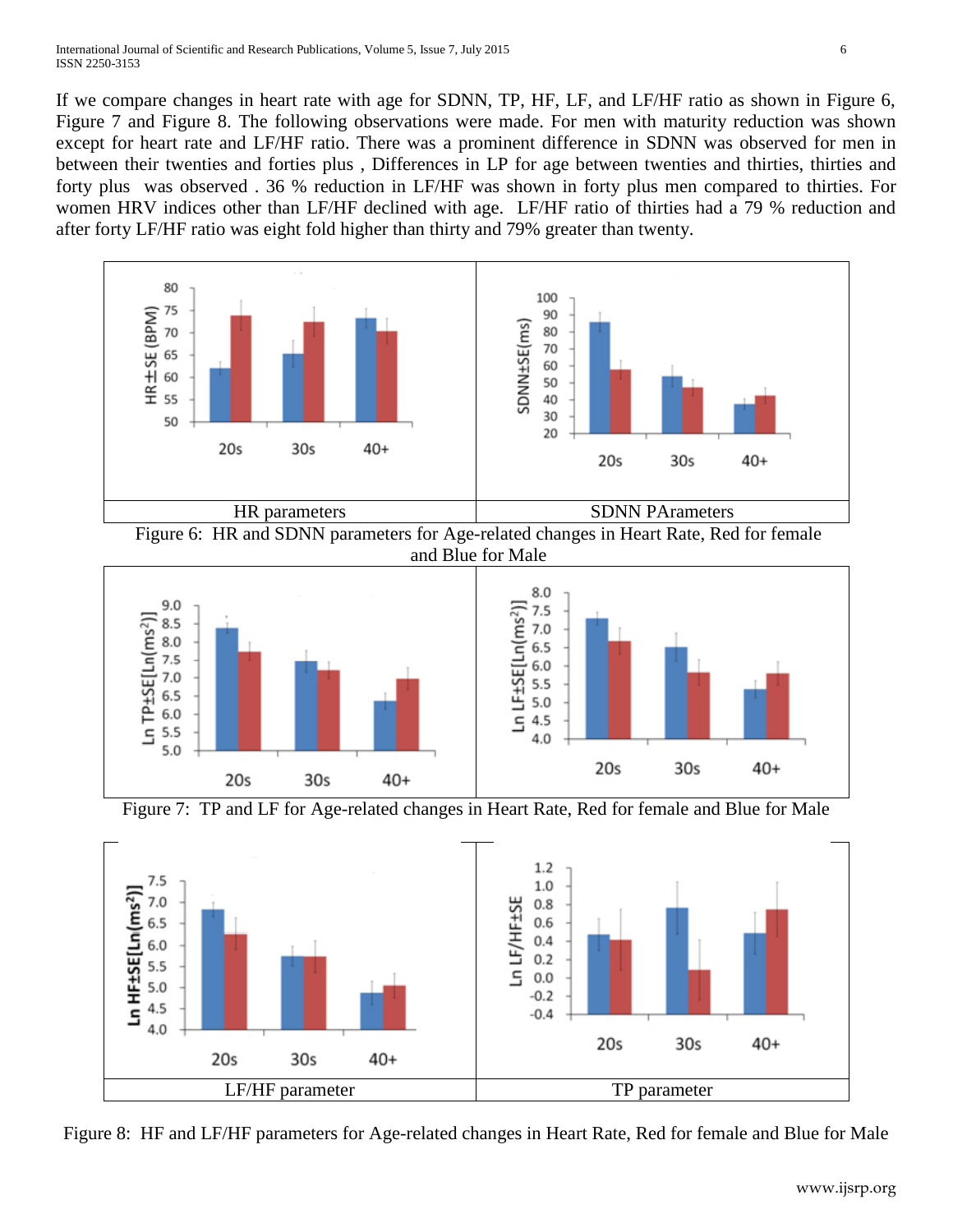| <b>Parameters</b> | $20-29(age)$ | $30-39(age)$ | $40+(age)$ |
|-------------------|--------------|--------------|------------|
| <b>HR</b>         | 62.07        | 65.33        | 73.30      |
| <b>SDNN</b>       | 85.91        | 53.94        | 37.5       |
| Ln TP             | 8.39         | 7.46         | 6.37       |
| Ln LF             | 7.30         | 6.52         | 5.36       |
| Ln HF             | 6.83         | 5.75         | 4.88       |
| Ln LF/HF          | 0.47         | 0.77         | 0.49       |

Table 1: Mean HRV parameters for male according to age and gender

| <b>Parameters</b> | $20-29(age)$ | $30-39(age)$ | $40+(age)$ |
|-------------------|--------------|--------------|------------|
| <b>HR</b>         | 73.89        | 72.46        | 70.38      |
| <b>SDNN</b>       | 57.83        | 47.28        | 42.54      |
| Ln TP             | 7.74         | 7.21         | 6.98       |
| Ln LF             | 6.69         | 5.82         | 5.80       |
| Ln HF             | 6.27         | 5.74         | 5.05       |
| Ln LF/HF          | 0.42         | 0.09         | 0.75       |

Table 2: Mean HRV parameters for Female according to age and gender

## IV CONCLUSION

Based on the results of age groups for both the genders , HRV was significantly observed higher for men than women during their twenty and also thirty while the case reversed in their forty .TP had a remarkable evaluation in men .In forties women showed greater activity against all HRV parameters. If we summarize in terms of para and autonomic activities with age in men and women., a significant variation or decline in parasympathetic and autonomic activities with age in men and women is observed, a significant decline is seen in thirties due to sudden decrease in physical vitality on the flip side a more gradual decline was seen in women which accounts for higher longevity in women than men.

#### **REFERENCES**

[1] Buchanan M. Fascinating rhythm. *New Scientist* 1998; 3 January: 20–25

[2] Wolf MM, Varigos GA, Hunt D, *et al.* Sinus arrhythmia in acute myocardial infarction. *Med J Australia* 1978; 2:52–3

[3] Smith TW, Cain ME. Sudden cardiac death: epidemiologic and financial worldwide perspective. J Interv Card Electrophysiol 2006;17: 199–203.

[4]Heart rate variability measurements and the prediction of ventricular arrhythmias ;M.J. Reed , C.E. Robertson , P.S. Addison DOI: http://dx.doi.org/10.1093/qjmed/hci018 87-95 First published online: 25 January 2005

[5]Bigger JT Jr, Fleiss JL, Steinman RC, Rolnitzky LM, Kleiger RE, Rottman JN. Frequency domain measures of heart period variability and mortality after myocardial infarction. Circulation 1992; 85: 164-71

[6]Stein PK, Bosner MS, Kleiger RF, Conger BM. Heart rate variability: a measure of cardiac autonomic tone. Am Heart J. 1994; 127:420–4. [PubMed]

[7]Tsuji H, Larson MG, Venditti FJ, Jr, Manders ES, Evans JC, Feldman CL, et al. Impact of reduced heart rate variability on risk for cardiac events: the Framingham Heart Study. Circulation. 1996;94:2850–5. [PubMed]